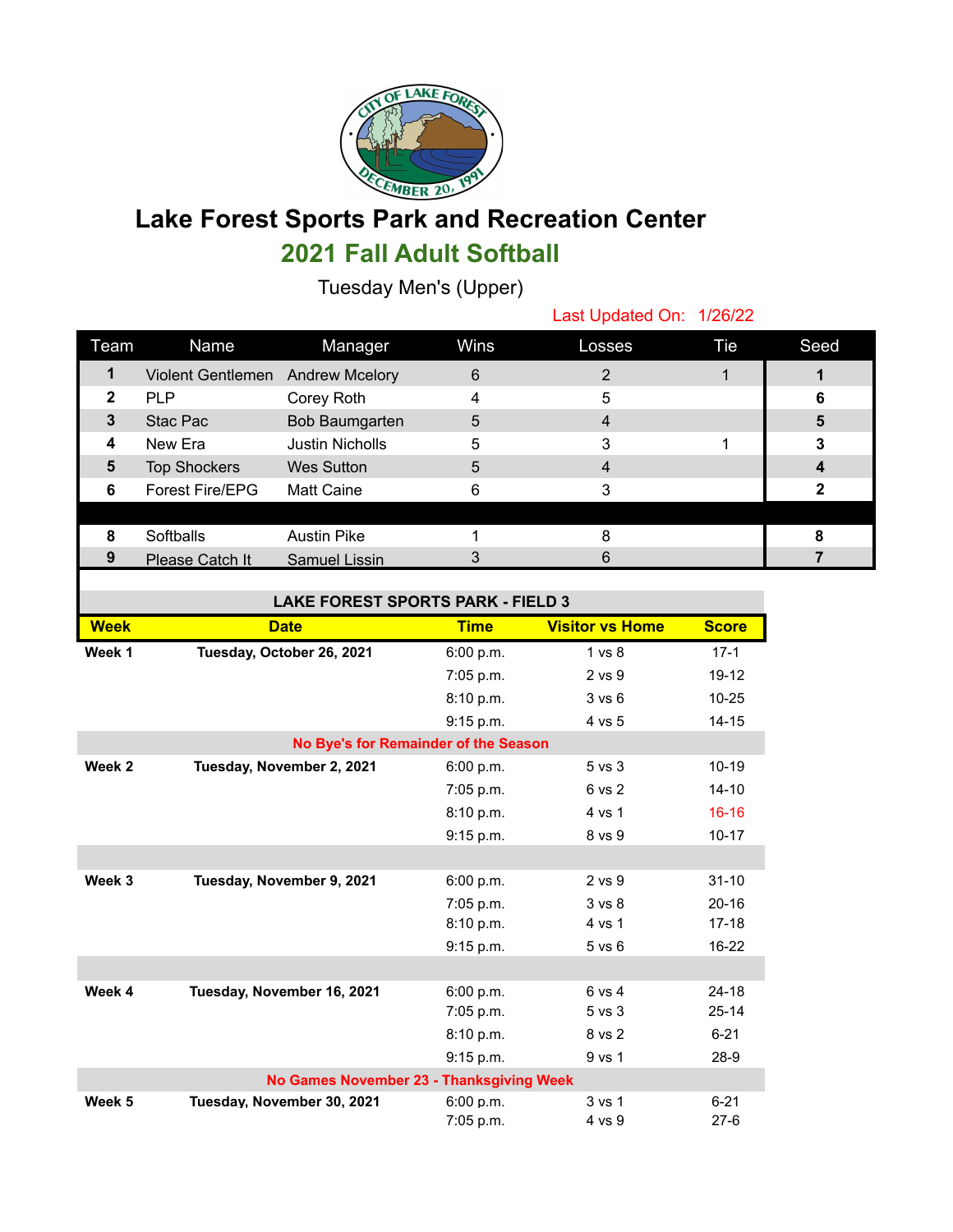|        |                           | 8:10 p.m. | $5$ vs $8$        | $22 - 15$ |
|--------|---------------------------|-----------|-------------------|-----------|
|        |                           | 9:15 p.m. | 6 vs 2            | $18 - 11$ |
|        |                           |           |                   |           |
| Week 6 | Tuesday, December 7, 2021 | 6:00 p.m. | 8 vs 4            | $3 - 7$   |
|        |                           | 7:05 p.m. | 6 vs 5            | $17 - 22$ |
|        |                           | 8:10 p.m. | $9$ vs $3$        | $11 - 22$ |
|        |                           | 9:15 p.m. | 1 <sub>vs</sub> 2 | $14 - 7$  |

| <b>GAMES CANCELLED DUE TO WEATHER ON 12/14/21 - MAKE UP GAMES RESCHEDULED FOR 1/18/22</b> |                                                  |             |                          |                  |  |  |  |
|-------------------------------------------------------------------------------------------|--------------------------------------------------|-------------|--------------------------|------------------|--|--|--|
|                                                                                           | No Games December 21 & 28 - Holiday Winter Break |             |                          |                  |  |  |  |
| Week 7                                                                                    | Tuesday, January 4, 2022                         | 6:00 p.m.   | $8$ vs $6$               | <b>CANCELLED</b> |  |  |  |
|                                                                                           |                                                  | $7:05$ p.m. | $9$ vs $5$               | $6 - 29$         |  |  |  |
|                                                                                           |                                                  | 8:10 p.m.   | 1 vs 4                   | $11 - 17$        |  |  |  |
|                                                                                           |                                                  | 9:15 p.m.   | $2$ vs $3$               | $18 - 20$        |  |  |  |
|                                                                                           |                                                  |             |                          |                  |  |  |  |
|                                                                                           |                                                  |             |                          |                  |  |  |  |
| Week 8                                                                                    | Tuesday, January 11, 2022                        | 6:00 p.m.   | 1 vs 6                   | $27 - 23$        |  |  |  |
|                                                                                           |                                                  | 7:05 p.m.   | 9 vs 8                   | $11 - 16$        |  |  |  |
|                                                                                           |                                                  | 8:10 p.m.   | $2$ vs $5$               | $17 - 13$        |  |  |  |
|                                                                                           |                                                  | 9:15 p.m.   | 3 v s 4                  | $18-23$          |  |  |  |
|                                                                                           |                                                  |             |                          |                  |  |  |  |
|                                                                                           |                                                  |             |                          |                  |  |  |  |
| Week 9                                                                                    | Tuesday, January 18, 2022                        | 6:00 p.m.   | 4 vs 2                   | $17 - 14$        |  |  |  |
|                                                                                           |                                                  | $7:05$ p.m. | 5 vs 1                   | $13 - 14$        |  |  |  |
|                                                                                           |                                                  | 8:10 p.m.   | 6 vs 9                   | $12 - 20$        |  |  |  |
|                                                                                           |                                                  | 9:15 p.m.   | 3 <sub>vs</sub> 8        | $31 - 6$         |  |  |  |
| ALL TUESDAY NIGHT COVID RELATED MAKE UP GAMES WILL BE PLAYED ON 1/25 ON FIELD 3           |                                                  |             |                          |                  |  |  |  |
|                                                                                           | Tuesday, January 25, 2022                        | 6:30 p.m.   | Inverted vs Bros         | $9 - 14$         |  |  |  |
|                                                                                           | <b>FIELD 3</b>                                   | 7:40 p.m.   | Runner Blue vs Damage    | 18-23            |  |  |  |
|                                                                                           |                                                  | 8:50 p.m.   | Softballs vs Forest Fire | $8 - 24$         |  |  |  |

## **PLAYOFFS**

## **Upper Division Playoffs Field 3**



February 8 - 7:40pm